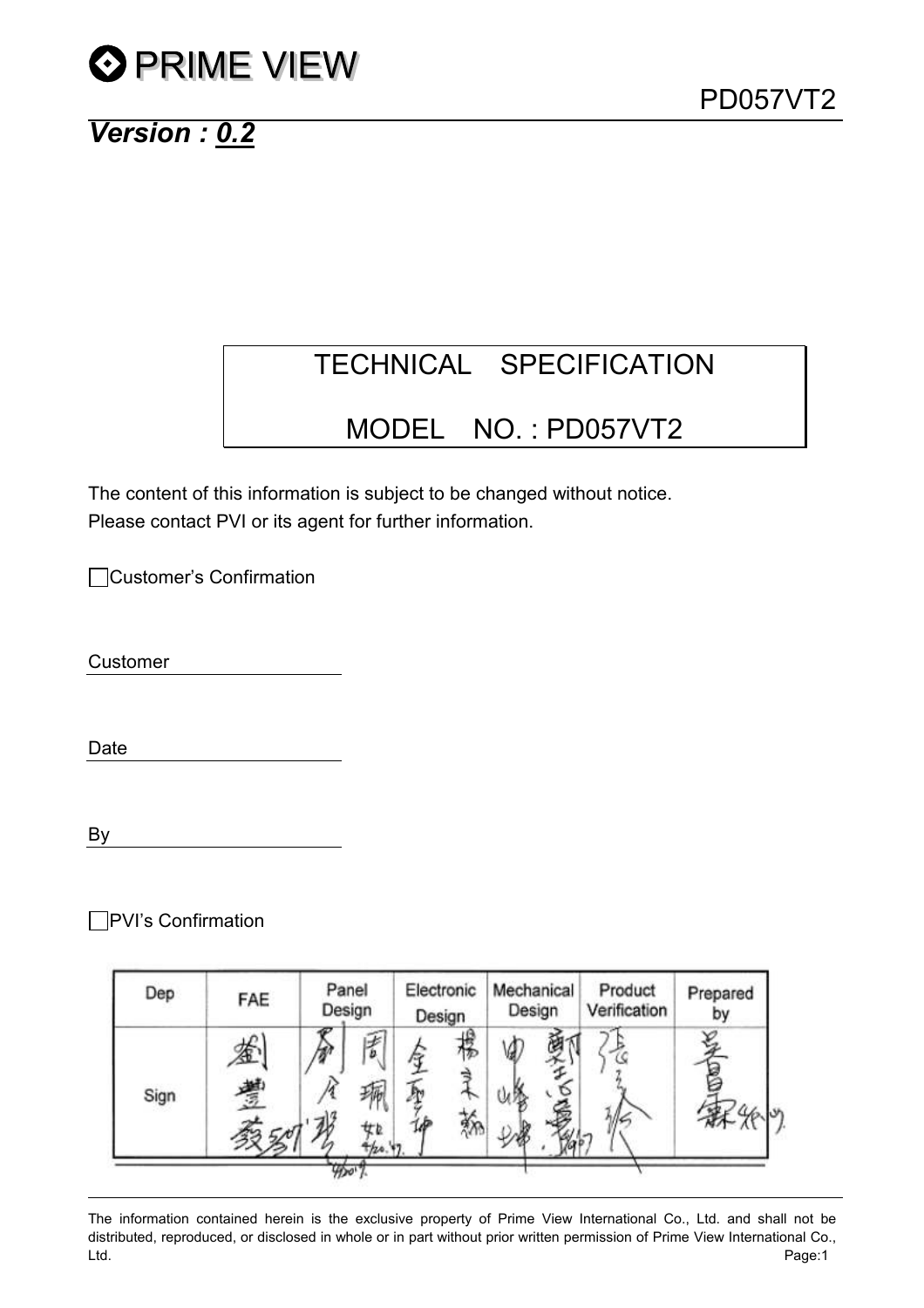

### Revision History

|     | <b>Rev. Issued Date</b> | Eng. | <b>Revised</b><br><b>Contents</b> |
|-----|-------------------------|------|-----------------------------------|
| 0.1 | May.23, 2007            | 吳昌霖  | Preliminary                       |
| 0.2 | Jul. 10, 2007           | 吳昌霖  | Add Page4 mechanical drawing      |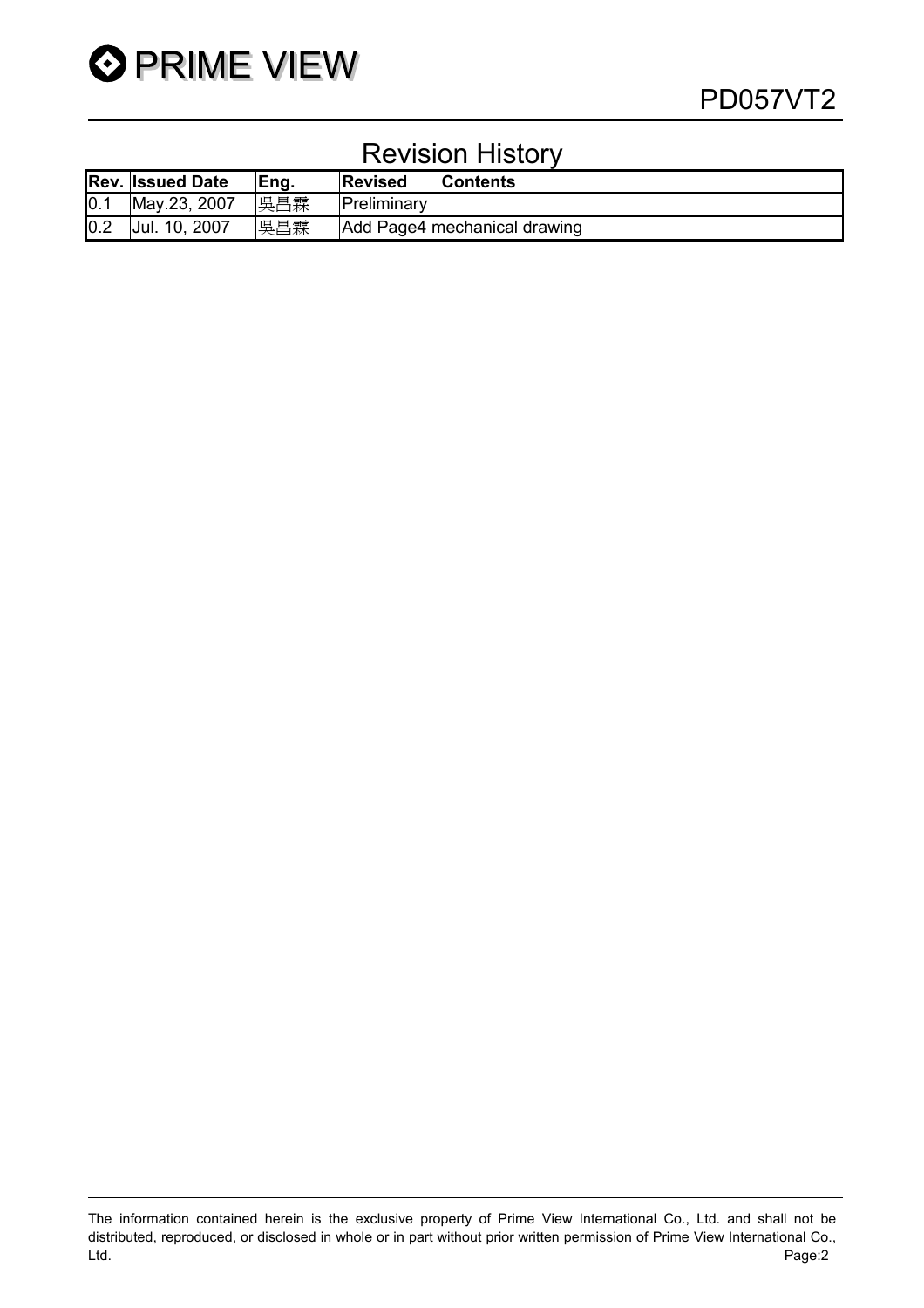## TECHNICAL SPECIFICATION

## **CONTENTS**

| NO.            | <i>ITEM</i>                            | <b>PAGE</b>    |
|----------------|----------------------------------------|----------------|
|                | Cover                                  |                |
|                | <b>Revision History</b>                | 2              |
|                | Contents                               | 3              |
| 1              | Application                            | 4              |
| $\overline{2}$ | Features                               | 4              |
| 3              | <b>Mechanical Specifications</b>       | 4              |
| $\overline{4}$ | Mechanical Drawing of TFT-LCD module   | 5              |
| 5              | Input / Output Terminals               | 6              |
| 6              | <b>Absolute Maximum Ratings</b>        | $\overline{7}$ |
| $\overline{7}$ | <b>Electrical Characteristics</b>      | $\overline{7}$ |
| 8              | <b>Pixel Arrangement</b>               | 8              |
| 9              | Display Color and Gray Scale Reference | 9              |
| 10             | Interface Timing                       | 10             |
| 11             | Power On Sequence                      | 12             |
| 12             | <b>Optical Characteristics</b>         | 12             |
| 13             | <b>Handling Cautions</b>               | 16             |
| 14             | <b>Reliability Test</b>                | 17             |
| 15             | <b>Packing Diagram</b>                 | 18             |

The information contained herein is the exclusive property of Prime View International Co., Ltd. and shall not be distributed, reproduced, or disclosed in whole or in part without prior written permission of Prime View International Co., Ltd. Page:3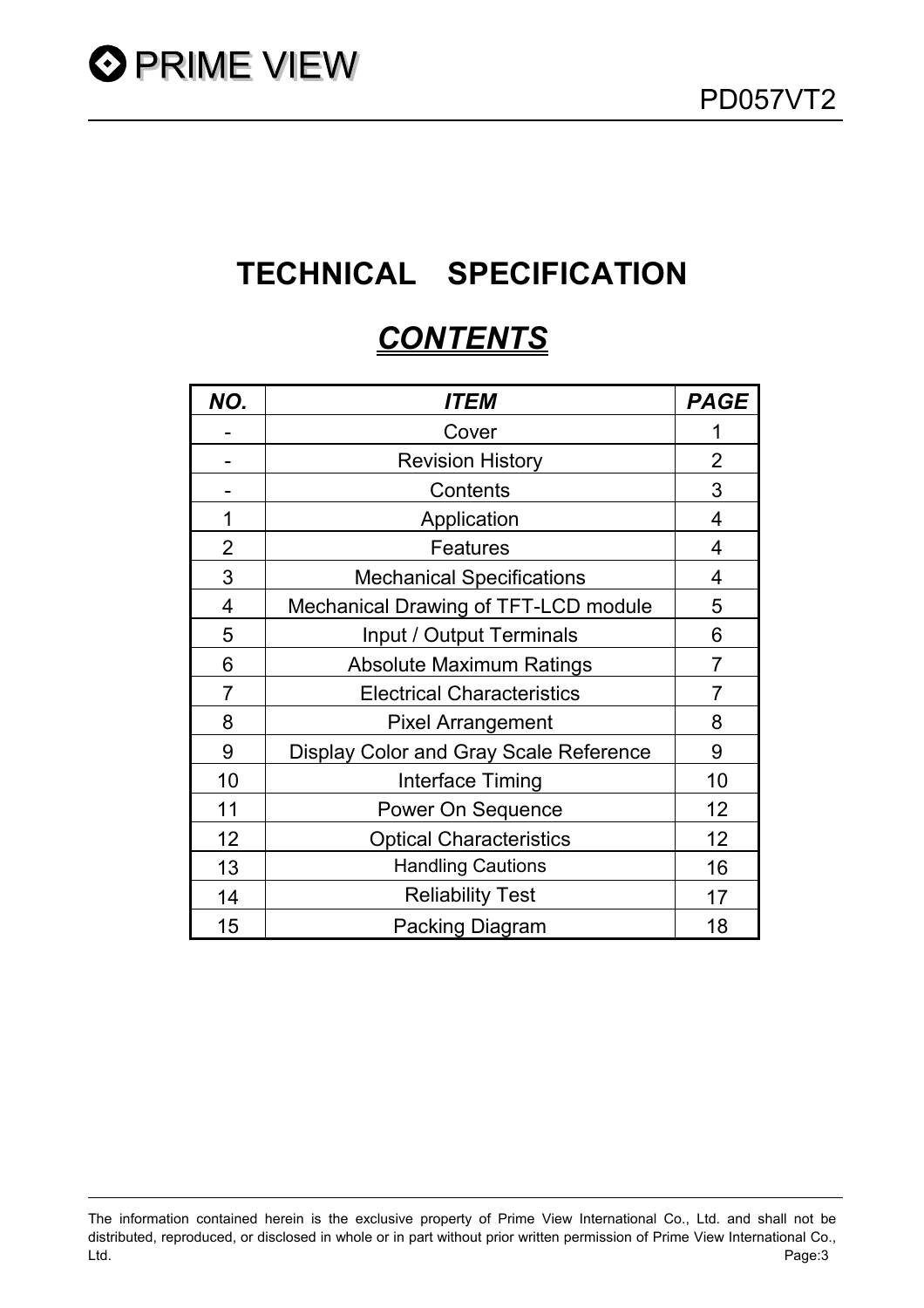#### 1. Application

This data sheet applies to a color TFT LCD module, PD057VT2.

PD057VT2 module applies to OA product, car TV (must use Analog to Digital driving board), which requires high quality flat panel display. If you must use in severe reliability environment, please don't extend over PVI's reliability test conditions.

#### 2. Features

- . VGA (640\*480 pixels) resolution
- . Amorphous silicon TFT LCD panel with back-light unit
- . Pixel in stripe configuration
- . Thin and light weight
- . Display Colors: 262,144 colors
- . TTL interface

#### 3. Mechanical Specifications

| <b>Parameter</b>               | <b>Specifications</b>              | <b>Unit</b> |
|--------------------------------|------------------------------------|-------------|
| <b>Screen Size</b>             | 5.7 (diagonal)                     | inch        |
| <b>Display Format</b>          | 640×(R,G,B)×480                    | dot         |
| <b>Display Colors</b>          | 262,144                            |             |
| <b>Active Area</b>             | 115.20 (H)×86.4 (V)                | mm          |
| <b>Pixel Pitch</b>             | $0.18(H)\times 0.18(V)$            | mm          |
| <b>Pixel Configuration</b>     | <b>Stripe</b>                      |             |
| <b>Outline Dimension</b>       | 144.0 (W)×104.6(H)×13.0 (D) (typ.) | mm          |
| Weight                         | $210+10$                           | g           |
| <b>Back-light</b>              | CCFL, 1 tube                       |             |
| Surface treatment              | Anti-glare + EWV film              |             |
| Display mode                   | Normally white                     |             |
| Gray scale inversion direction | 6 o'clock                          |             |

The information contained herein is the exclusive property of Prime View International Co., Ltd. and shall not be distributed, reproduced, or disclosed in whole or in part without prior written permission of Prime View International Co., Ltd. Page:4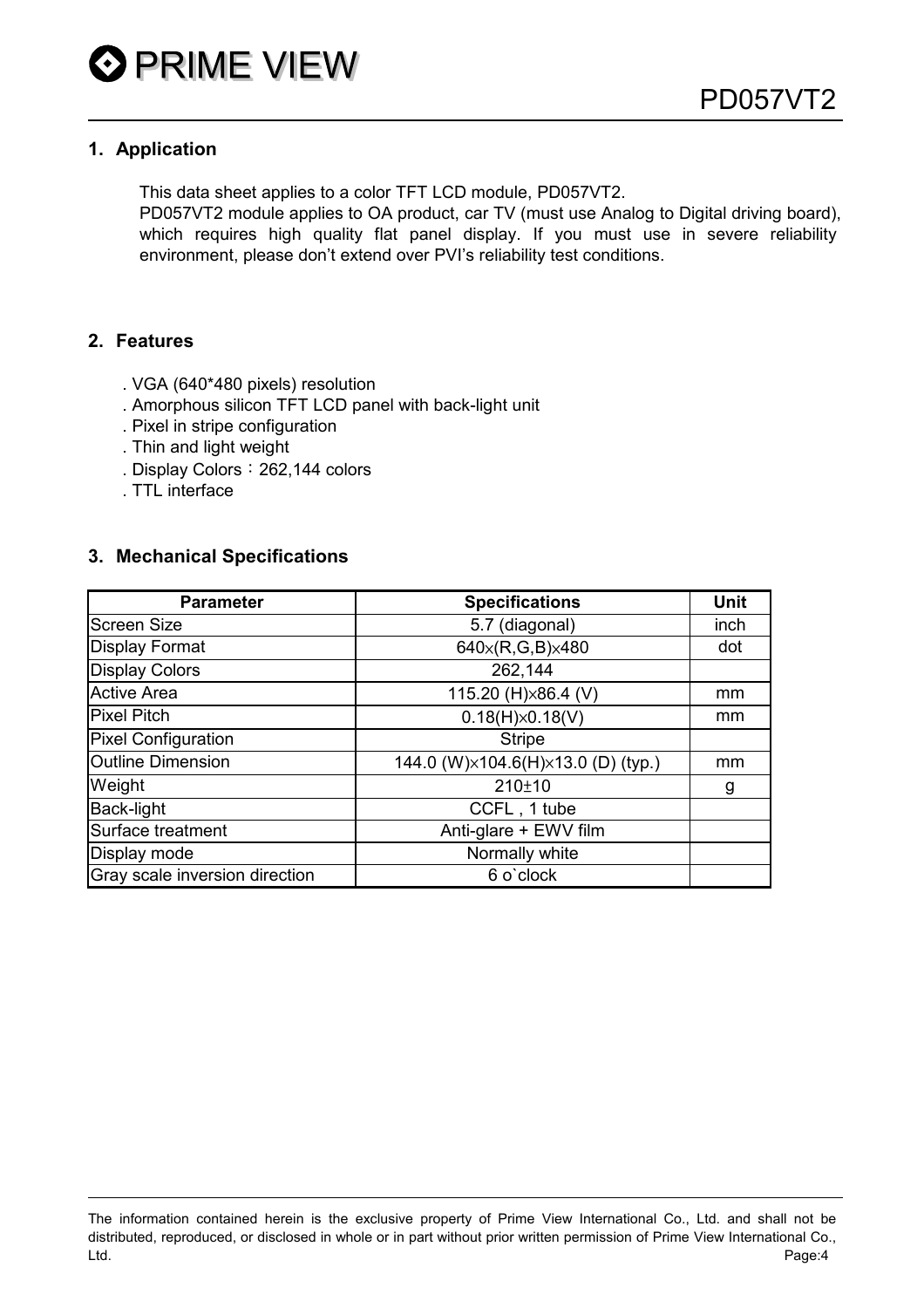

### PD057VT2

#### 4.Mechanical Drawing of TFT-LCD Module



The information contained herein is the exclusive property of Prime View International Co., Ltd. and shall not be distributed, reproduced, or disclosed in whole or in part without prior written permission of Prime View International Co., Ltd. Page:5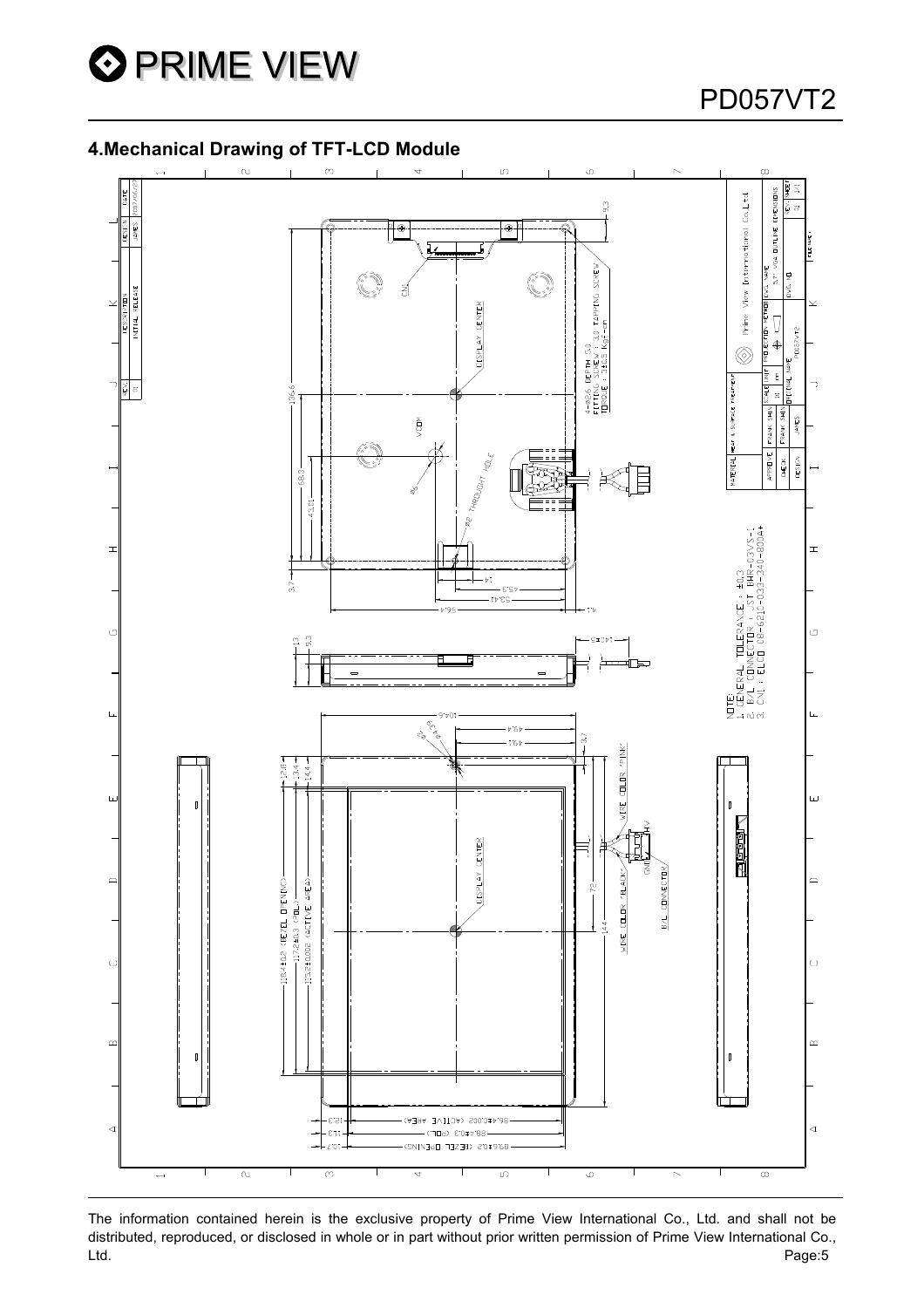#### 5.Input / Output Terminals

#### 5-1) TFT-LCD Panel Driving

Connector type: ELCO 08-6210-033-340-800A+ , PIN No 33 pins, pitch=0.5mm

|                | Pin No Symbol              | I/O                      | <b>Description</b>                                         | <b>Remark</b>       |
|----------------|----------------------------|--------------------------|------------------------------------------------------------|---------------------|
| 1              | <b>GND</b>                 |                          | <b>GND</b>                                                 |                     |
| $\overline{2}$ | <b>CK</b>                  | I                        | Clock signal for sampling each data signal                 |                     |
| 3              | Hsync                      | I                        | Horizontal synchronous signal (neqative)                   |                     |
| 4              | Vsync                      | $\overline{\phantom{a}}$ | Vertical synchronous signal (negative)                     |                     |
| 5              | <b>GND</b>                 | $\overline{\phantom{0}}$ | <b>GND</b>                                                 |                     |
| 6              | R <sub>0</sub>             |                          | RED data signal (LSB)                                      |                     |
| $\overline{7}$ | R <sub>1</sub>             | I                        | RED data signal                                            |                     |
| 8              | R <sub>2</sub>             | Ī                        | RED data signal                                            |                     |
| 9              | R <sub>3</sub>             |                          | RED data signal                                            |                     |
| 10             | R <sub>4</sub>             | I                        | RED data signal                                            |                     |
| 11             | R <sub>5</sub>             |                          | RED data signal (MSB)                                      |                     |
| 12             | <b>GND</b>                 | $\overline{a}$           | <b>GND</b>                                                 |                     |
| 13             | G <sub>0</sub>             | I                        | <b>GREEN data signal (LSB)</b>                             |                     |
| 14             | G <sub>1</sub>             | I                        | <b>GREEN</b> data signal                                   |                     |
| 15             | G <sub>2</sub>             | I                        | <b>GREEN</b> data signal                                   |                     |
| 16             | G <sub>3</sub>             | I                        | <b>GREEN</b> data signal                                   |                     |
| 17             | G4                         |                          | <b>GREEN</b> data signal                                   |                     |
| 18             | G <sub>5</sub>             | I                        | <b>GREEN data signal (MSB)</b>                             |                     |
| 19             | <b>GND</b>                 |                          | <b>GND</b>                                                 |                     |
| 20             | B <sub>0</sub>             |                          | Blue data signal (LSB)                                     |                     |
| 21             | <b>B1</b>                  |                          | Blue data signal                                           |                     |
| 22             | <b>B2</b>                  |                          | Blue data signal                                           |                     |
| 23             | B <sub>3</sub>             | I                        | Blue data signal                                           |                     |
| 24             | <b>B4</b>                  | I                        | Blue data signal                                           |                     |
| 25             | B <sub>5</sub>             | I                        | Blue data signal (MSB)                                     |                     |
| 26             | <b>GND</b>                 | $\overline{a}$           | <b>GND</b>                                                 |                     |
| 27             | <b>ENAB</b>                | $\overline{\phantom{a}}$ | Signal to settle the horizontal display position(positive) | Note5-1             |
| 28             | $\mathsf{V}_{\mathsf{CC}}$ | $\overline{\phantom{0}}$ | +3.3V power supply                                         |                     |
| 29             | $V_{\rm CC}$               | $\overline{a}$           | +3.3V power supply                                         |                     |
|                |                            |                          | Horizontal display mode select signal                      |                     |
| 30             | R/L                        | I                        | L: Normal, H: Left / Right reverse mode                    | Note <sub>5-2</sub> |
| 31             |                            | I                        | Vertical display mode select signal                        |                     |
|                | U/D                        |                          | H: Normal, L: Up/Down reverse mode                         |                     |
| 32             | V/Q                        | I                        | H: Normal                                                  |                     |
| 33             | <b>GND</b>                 | $\overline{a}$           | <b>GND</b>                                                 |                     |

Note5-1: The horizontal display start timing is settled in accordance with rising of ENAB signal. In case ENAB is fixed "Low",the horizontal start timing is determined as described in 10-2. Don`t keep ENAB"High" during operation.

The information contained herein is the exclusive property of Prime View International Co., Ltd. and shall not be distributed, reproduced, or disclosed in whole or in part without prior written permission of Prime View International Co., Ltd. Page:6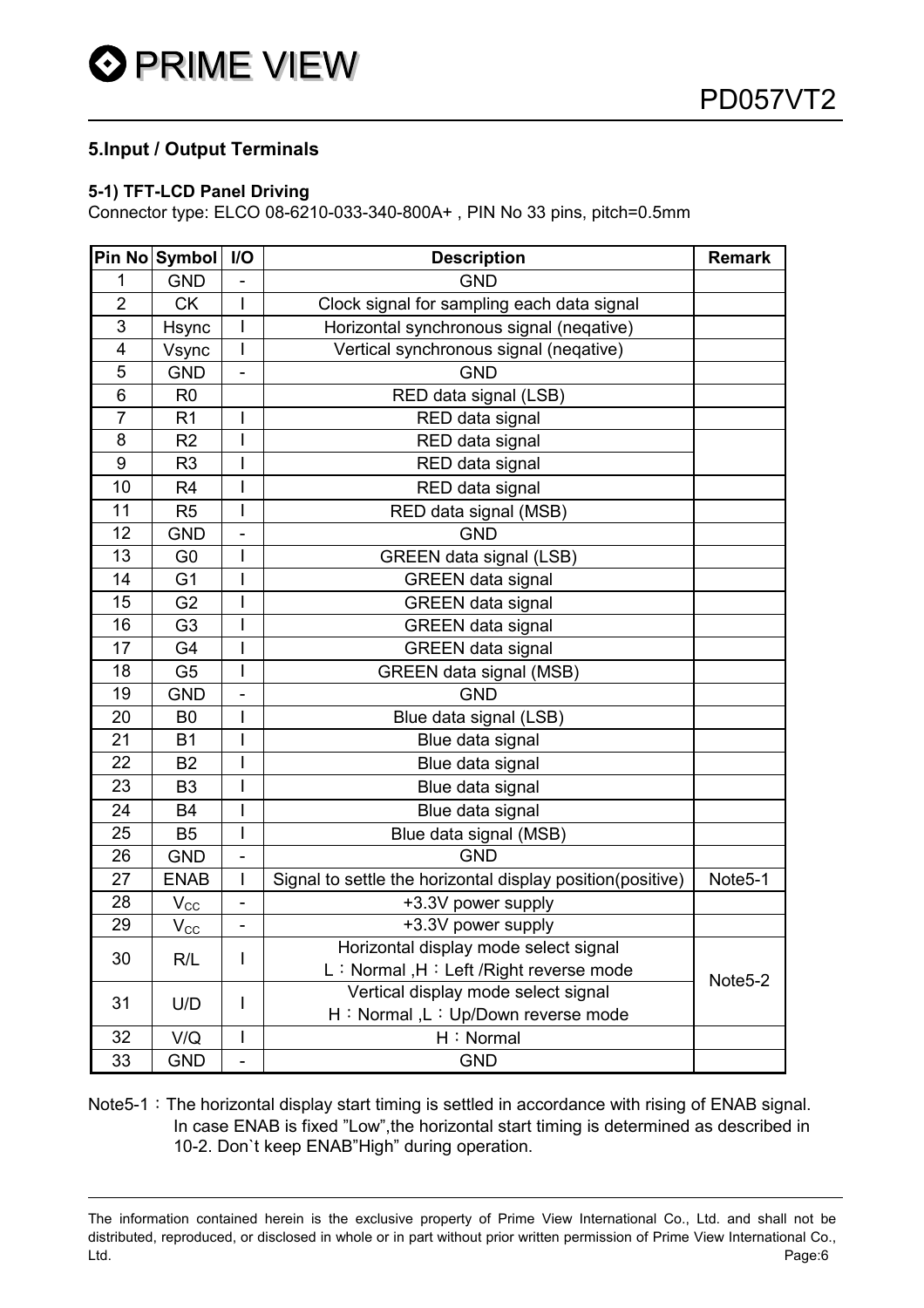

Note 5-2: The definitions of U/D & R/L





R/L(PIN 30)= Low, U/D(PIN 31)= High R/L(PIN 30)= High , U/D(PIN 31)= Low

#### 5-2) Backlight driving

#### Connector type: JST BHR-03VS-1, PIN No 2 pins, pitch=3.5mm

| <b>Pin No</b> | Symbol                       | <b>Description</b>                        | <b>Remark</b> |
|---------------|------------------------------|-------------------------------------------|---------------|
|               | $\mathsf{V}_{\mathsf{High}}$ | Power supply for lamp (High voltage side) | Red           |
| -             | NC.                          | This is electrically opened               |               |
| 3             | $\mathsf{V}_{\mathsf{Low}}$  | Power supply for lamp (Low voltage side)  | White         |

Note 5-3 : Low voltage side of backlight inverter connects with ground of inverter circuits.

#### 6.Absolute Maximum Ratings: GND=0V, Ta=25°C

| Parameters           | <b>Symbol</b> | <b>Condition</b> | MAX.        | Unit | <b>Remark</b>        |
|----------------------|---------------|------------------|-------------|------|----------------------|
| Input Voltage        |               | Ta=25 $°C$       | $-0.3 - +4$ |      | Note <sub>6</sub> -1 |
| +3.3V supply voltage | V CC          | Ta=25℃           | $2 - +3.6$  |      |                      |

Note6-1:CK,R0~R5,G0~G5,B0~B5,Hsync,Vsync,ENAB,R/L,U/D,V/Q

#### 7.Electrical Characteristics

#### **7-1) Recommended Operating Conditions:** GND=0V, Ta=25<sup>°</sup>C

Item | Symbol | Min. | Typ. | Max. | Unit | Remark +3.3V Supply Voltage  $\begin{array}{|c|c|c|c|c|c|}\n\hline\n&\text{V}_{\text{CC}} & \text{+3.0} & \text{+3.3} & \text{+3.6} & \text{V} \\
\hline\n\end{array}$ Permissive input ripple voltage  $|V_{RF}| - | - | - 100 |mVp-p|V_{CC} = 3.3V$ Input voltage(Low)  $V_{\parallel}$  | 0 | -  $\vert 0.3 V_{\odot} \vert$  V Input voltage(High)  $V_{\text{IH}}$  | 0.7 V<sub>CC</sub> | - | V<sub>CC</sub> | V

The information contained herein is the exclusive property of Prime View International Co., Ltd. and shall not be distributed, reproduced, or disclosed in whole or in part without prior written permission of Prime View International Co., Ltd. Page:7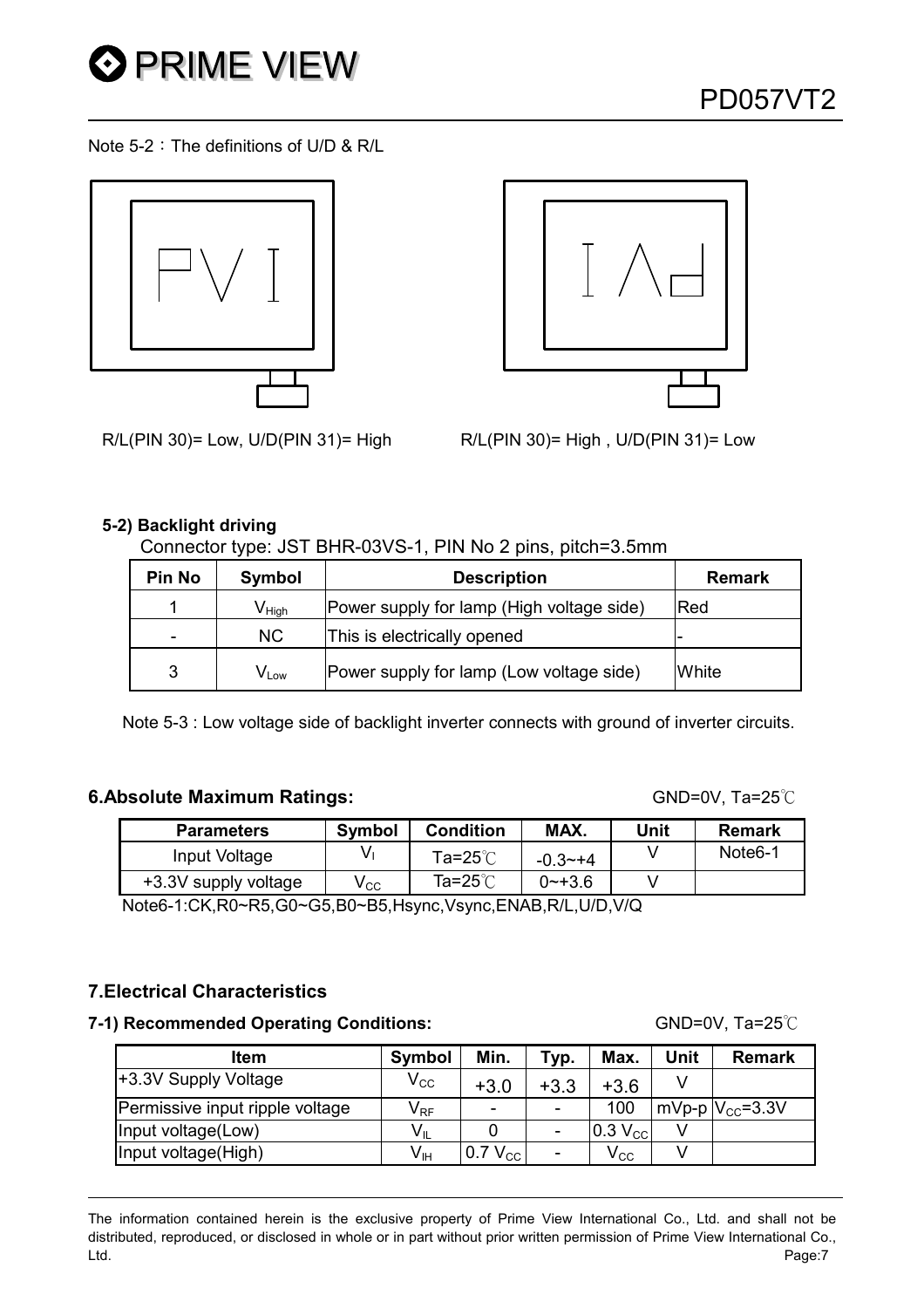#### **7-2) Recommended Driving Condition for Back Light Tangle Condition for Back Light Tangle Tangle Tangle Tangle Ta**

| , NOVOIIIIIIVIIVOU DITVIIIV VOIIUNIVII IVI DUVN EIVIIN |        |      |      |      |             |               |  |  |  |  |
|--------------------------------------------------------|--------|------|------|------|-------------|---------------|--|--|--|--|
| <b>Parameter</b>                                       | Symbol | Min. | Typ. | Max. | <b>Unit</b> | <b>Remark</b> |  |  |  |  |
| Lamp Voltage                                           | V١     | 639  | 710  | 781  |             | $I_1 = 5mA$   |  |  |  |  |
| <b>Lamp Current</b>                                    |        | 4    | 5    | 8    | mA          | Note 7-1      |  |  |  |  |
| Lamp Frequency                                         |        |      | 35   |      | <b>KHz</b>  | Note 7-2      |  |  |  |  |
| Starting Voltage (25°C)<br>(Reference Value)           | Vs     |      |      | 1240 | <b>Vrms</b> | Note 7-3      |  |  |  |  |
| Starting Voltage (0°C)<br>(Reference Value)            | Vs     |      |      | 1380 | <b>Vrms</b> | Note 7-3      |  |  |  |  |

Note  $7-1$ : In order to have proper operation of the B/L, no matter what kind of inverters, the output lamp current must be between Min. and Max. values to avoid the abnormal display image caused by B/L.

Note  $7-2$ : The driving frequency of the lamp may interfere with the horizontal synch signal, leaving interference stripes on the display. So please evaluate LCD panels beforehand.

> To avoid interference stripes, we recommend to separate as far as possible the lamp frequency from the horizontal synchronous signal and its high harmonic frequency.

The inverter which PVI uses is TAD347-1.

Note 7-3: The "Starting Voltage" means the minimum voltage of inverter to turn on the lamp. And it should be applied to the lamp for more than 1 second to start up. Otherwise the lamp may not be turned on.

#### 7-3) Power Consumption

| <b>Parameters</b>                     | <b>Symbol</b> | Typ. | Max. | Unit | <b>Remark</b> |
|---------------------------------------|---------------|------|------|------|---------------|
| <b>Current Dissipation</b><br>$+3.3V$ | Icc           | 67   | 100  | mA   |               |
| <b>LCD Panel Power Consumption</b>    | $\sim$        | 0.22 | 0.33 | w    | Note 7-4      |
| <b>Backlight Power Consumption</b>    | -             | 3.55 | 3.91 | w    | Note 7-5      |

Note 7-4: The power consumption for back light is not included.

Note 7-5: Back light lamp power consumption is calculated by  $I_L \times V_L$ .

#### 8. Pixel Arrangement

The LCD module pixel arrangement is stripe configuration.

| GBRGBRGBL<br>1 st Line<br>2 nd Line<br>GBRGBL<br>R<br>GB 3rd Line<br>RI         | RI<br> G B<br>GIB<br>R<br>G.<br>R |
|---------------------------------------------------------------------------------|-----------------------------------|
| st Pixel<br>1 Pixel = $\left  \mathbb{R} \right $ G $\left  \mathbb{B} \right $ | 320th pixel                       |
| 238 th Line<br>RGB<br>239 thLine<br>GBRGB<br>R<br>240th Line<br>G.<br>BRI<br>IB | GIB<br>RI<br>GIB<br>R             |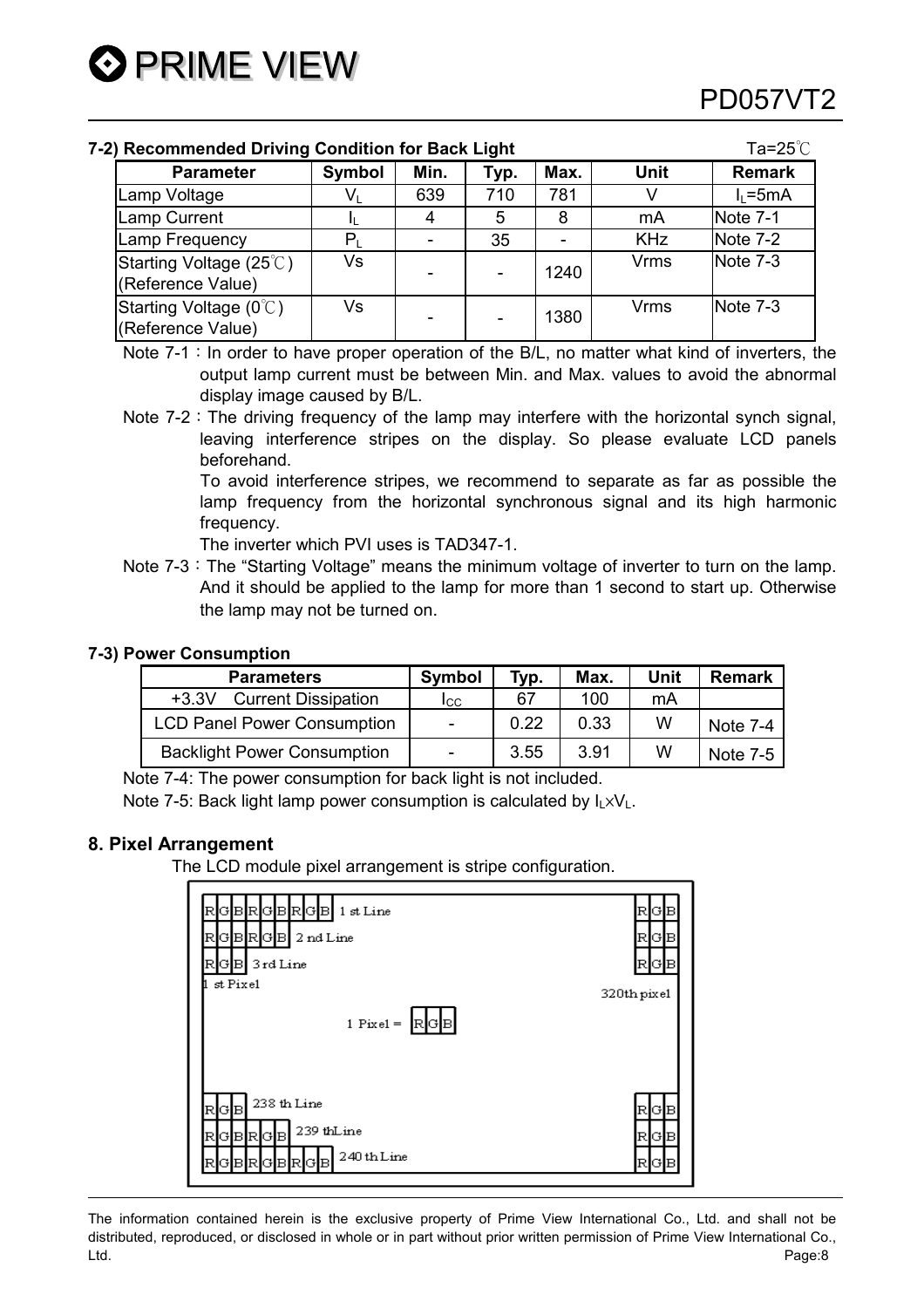#### 9. Display Color and Gray Scale Reference

|              |                  |                |                |                  |                |                |                |                |                |                | <b>Input Color Data</b> |                |                |                |                |                |                |                |                  |
|--------------|------------------|----------------|----------------|------------------|----------------|----------------|----------------|----------------|----------------|----------------|-------------------------|----------------|----------------|----------------|----------------|----------------|----------------|----------------|------------------|
|              | Color            |                |                | Red              |                |                |                |                |                | Green          |                         |                |                |                |                | <b>Blue</b>    |                |                |                  |
|              |                  | R5             | R <sub>4</sub> |                  | $R3$ $R2$      | R <sub>1</sub> | R <sub>0</sub> | G5 G4          |                |                | G3 G2 G1                |                | G <sub>0</sub> | <b>B5</b>      | <b>B4</b>      | <b>B3</b>      | <b>B2</b> B1   |                | B <sub>0</sub>   |
|              | <b>Black</b>     | 0              | 0              | 0                | $\mathbf 0$    | 0              | 0              | 0              | $\mathbf 0$    | $\mathbf 0$    | $\mathbf 0$             | $\mathbf 0$    | $\mathbf 0$    | 0              | 0              | 0              | 0              | 0              | $\boldsymbol{0}$ |
|              | Red (63)         | $\mathbf{1}$   | $\mathbf{1}$   | 1                | 1              | 1              | 1              | 0              | $\mathbf 0$    | $\mathbf 0$    | 0                       | $\mathbf 0$    | 0              | 0              | $\mathbf 0$    | 0              | 0              | 0              | $\mathbf 0$      |
|              | Green (63)       | 0              | 0              | $\mathbf 0$      | $\mathbf 0$    | 0              | 0              | 1              | 1              | 1              | 1                       | 1              | 1              | $\mathbf 0$    | $\mathbf 0$    | 0              | 0              | 0              | $\overline{0}$   |
| <b>Basic</b> | <b>Blue (63)</b> | 0              | 0              | $\mathbf 0$      | $\mathbf 0$    | $\overline{0}$ | $\overline{0}$ | $\mathbf 0$    | $\mathbf 0$    | $\mathbf 0$    | $\overline{0}$          | $\mathbf 0$    | $\mathbf 0$    | 1              | 1              | $\overline{1}$ | 1              | 1              | 1                |
| Colors       | Cyan             | 0              | 0              | $\mathbf 0$      | $\mathbf 0$    | 0              | $\mathsf 0$    | $\overline{1}$ | $\overline{1}$ | 1              | $\overline{1}$          | $\mathbf{1}$   | $\overline{1}$ | 1              | 1              | 1              | 1              | 1              | 1                |
|              | Magenta          | $\overline{1}$ | $\overline{1}$ | $\overline{1}$   | $\overline{1}$ | $\overline{1}$ | $\overline{1}$ | $\overline{0}$ | $\overline{0}$ | $\overline{0}$ | $\overline{0}$          | 0              | $\overline{0}$ | 1              | $\overline{1}$ | 1              | 1              | 1              | 1                |
|              | Yellow           | 1              | 1              | 1                | 1              | 1              | $\mathbf{1}$   | 1              | $\mathbf{1}$   | 1              | $\mathbf{1}$            | 1              | 1              | $\mathbf 0$    | $\mathbf 0$    | 0              | 0              | $\mathbf 0$    | $\overline{0}$   |
|              | White            | 1              | $\mathbf{1}$   | 1                | $\mathbf{1}$   | 1              | $\mathbf{1}$   | 1              | $\mathbf{1}$   | $\mathbf{1}$   | $\overline{1}$          | 1              | $\mathbf{1}$   | 1              | $\overline{1}$ | $\mathbf{1}$   | $\overline{1}$ | $\mathbf 1$    | $\overline{1}$   |
|              | Red (00)         | 0              | $\mathbf 0$    | $\mathbf 0$      | $\mathbf 0$    | 0              | 0              | $\mathbf 0$    | $\mathbf 0$    | $\mathbf 0$    | 0                       | 0              | $\mathbf 0$    | $\mathbf 0$    | $\mathbf 0$    | 0              | 0              | $\mathbf 0$    | $\mathbf 0$      |
|              | Red (01)         | 0              | $\mathbf 0$    | $\mathbf 0$      | $\mathbf 0$    | 0              | $\mathbf{1}$   | 0              | $\mathbf 0$    | $\overline{0}$ | $\overline{0}$          | $\mathbf 0$    | $\overline{0}$ | $\mathbf 0$    | $\mathbf 0$    | $\mathbf 0$    | $\overline{0}$ | 0              | $\mathbf 0$      |
|              | Red (02)         | $\overline{0}$ | $\overline{0}$ | $\overline{0}$   | $\overline{0}$ | 1              | $\overline{0}$ | $\mathbf 0$    | $\overline{0}$ | $\overline{0}$ | $\overline{0}$          | 0              | 0              | $\overline{0}$ | $\overline{0}$ | $\overline{0}$ | 0              | 0              | 0                |
|              | Darker           |                |                |                  |                |                |                |                |                |                |                         |                |                |                |                |                |                |                |                  |
| Red          |                  |                |                |                  |                |                |                | ↓              | ↓              | ↓              | ↓                       | ↓              | ↓              | ↓              | ↓              | ↓              | ↓              | ↓              | ↓                |
|              | <b>Brighter</b>  |                |                |                  |                |                |                |                |                |                |                         |                |                |                |                |                |                |                |                  |
|              | Red (61)         | $\mathbf{1}$   | 1              | 1                | 1              | 0              | 1              | 0              | $\pmb{0}$      | $\mathbf 0$    | $\mathbf 0$             | 0              | $\mathbf 0$    | $\mathbf 0$    | $\mathbf 0$    | 0              | 0              | 0              | $\mathbf 0$      |
|              | Red (62)         | $\mathbf{1}$   | $\mathbf 1$    | 1                | 1              | $\mathbf{1}$   | $\overline{0}$ | $\mathbf 0$    | $\mathbf 0$    | $\overline{0}$ | $\overline{0}$          | $\mathbf 0$    | 0              | $\mathbf 0$    | 0              | $\mathbf 0$    | 0              | 0              | 0                |
|              | Red (63)         | $\overline{1}$ | $\mathbf{1}$   | $\mathbf{1}$     | $\mathbf{1}$   | $\mathbf{1}$   | $\overline{1}$ | $\mathbf 0$    | $\mathbf 0$    | $\mathbf 0$    | 0                       | 0              | $\mathsf 0$    | $\mathbf 0$    | $\mathbf 0$    | 0              | 0              | 0              | $\boldsymbol{0}$ |
|              | Green (00)       | $\mathbf 0$    | 0              | 0                | 0              | 0              | 0              | $\mathbf 0$    | $\mathbf 0$    | $\mathbf 0$    | $\mathbf 0$             | $\mathbf 0$    | $\mathbf 0$    | $\overline{0}$ | $\overline{0}$ | $\overline{0}$ | $\overline{0}$ | $\overline{0}$ | $\overline{0}$   |
|              | Green (01)       | 0              | 0              | 0                | $\mathbf 0$    | 0              | 0              | $\mathbf 0$    | $\mathbf 0$    | $\mathbf 0$    | $\mathbf 0$             | $\mathbf 0$    | $\overline{1}$ | $\mathbf 0$    | $\mathbf 0$    | 0              | 0              | 0              | 0                |
|              | Green (02)       | 0              | 0              | $\mathbf 0$      | $\mathbf 0$    | 0              | 0              | 0              | $\overline{0}$ | 0              | 0                       | 1              | 0              | $\overline{0}$ | 0              | 0              | 0              | 0              | 0                |
|              | Darker           |                |                |                  |                |                |                |                |                |                |                         |                |                |                |                |                |                |                |                  |
| Green        |                  | ↓              | ↓              | ↓                | ↓              | ↓              | ↓              |                | ↓              |                |                         | ↓              | ↓              | ↓              | ↓              | ↓              | ↓              | ↓              | ↓                |
|              | <b>Brighter</b>  |                |                |                  |                |                |                |                |                |                |                         |                |                |                |                |                |                |                |                  |
|              | Green (61)       | 0              | 0              | 0                | $\pmb{0}$      | 0              | 0              | 1              | 1              | 1              | 1                       | 0              | 1              | 0              | 0              | 0              | 0              | 0              | 0                |
|              | Green (62)       | 0              | 0              | $\mathbf 0$      | $\mathbf 0$    | 0              | 0              | 1              | 1              | 1              | 1                       | 1              | $\mathbf 0$    | 0              | 0              | 0              | 0              | 0              | $\mathbf 0$      |
|              | Green (63)       | 0              | 0              | 0                | 0              | 0              | 0              | $\mathbf{1}$   | $\mathbf 1$    | $\mathbf{1}$   | $\mathbf{1}$            | $\mathbf{1}$   | $\mathbf{1}$   | 0              | $\mathbf 0$    | 0              | 0              | 0              | 0                |
|              | <b>Blue (00)</b> | $\overline{0}$ | $\mathbf 0$    | $\boldsymbol{0}$ | $\pmb{0}$      | $\mathsf 0$    | $\mathbf 0$    | $\mathbf 0$    | 0              | $\mathbf 0$    | 0                       | 0              | 0              | $\mathbf 0$    | $\mathbf 0$    | $\mathbf 0$    | $\mathbf 0$    | $\mathbf 0$    | $\mathbf 0$      |
|              | Blue (01)        | 0              | 0              | 0                | 0              | 0              | 0              | 0              | 0              | $\mathbf 0$    | 0                       | 0              | 0              | 0              | $\mathbf 0$    | 0              | 0              | $\mathbf 0$    | $\mathbf{1}$     |
|              | <b>Blue (02)</b> | 0              | 0              | 0                | $\mathbf 0$    | 0              | $\overline{0}$ | 0              | $\mathbf 0$    | $\overline{0}$ | $\overline{0}$          | 0              | 0              | $\overline{0}$ | $\overline{0}$ | 0              | $\overline{0}$ | 1              | $\overline{0}$   |
|              | Darker           |                |                |                  |                |                |                |                |                |                |                         |                |                |                |                |                |                |                |                  |
| <b>Blue</b>  |                  | ↓              | ↓              | ↓                | ↓              | ↓              | ↓              | ↓              | ↓              | ↓              | ↓                       | ↓              | ↓              | ↓              |                |                |                |                |                  |
|              | <b>Brighter</b>  |                |                |                  |                |                |                |                |                |                |                         |                |                |                |                |                |                |                |                  |
|              | <b>Blue (61)</b> | 0              | 0              | 0                | 0              | 0              | 0              | 0              | 0              | 0              | 0                       | 0              | 0              | 1              | 1              | 1              | 1              | 0              | $\mathbf 1$      |
|              | <b>Blue (62)</b> | 0              | 0              | 0                | 0              | 0              | 0              | 0              | 0              | $\mathbf 0$    | 0                       | 0              | 0              | 1              | 1              | 1              | 1              | 1              | $\mathbf 0$      |
|              | <b>Blue (63)</b> | 0              | 0              | 0                | 0              | 0              | 0              | $\mathbf 0$    | $\mathbf 0$    | $\mathbf 0$    | $\overline{0}$          | $\overline{0}$ | 0              | $\overline{1}$ | 1              | 1              | $\overline{1}$ | 1              | $\overline{1}$   |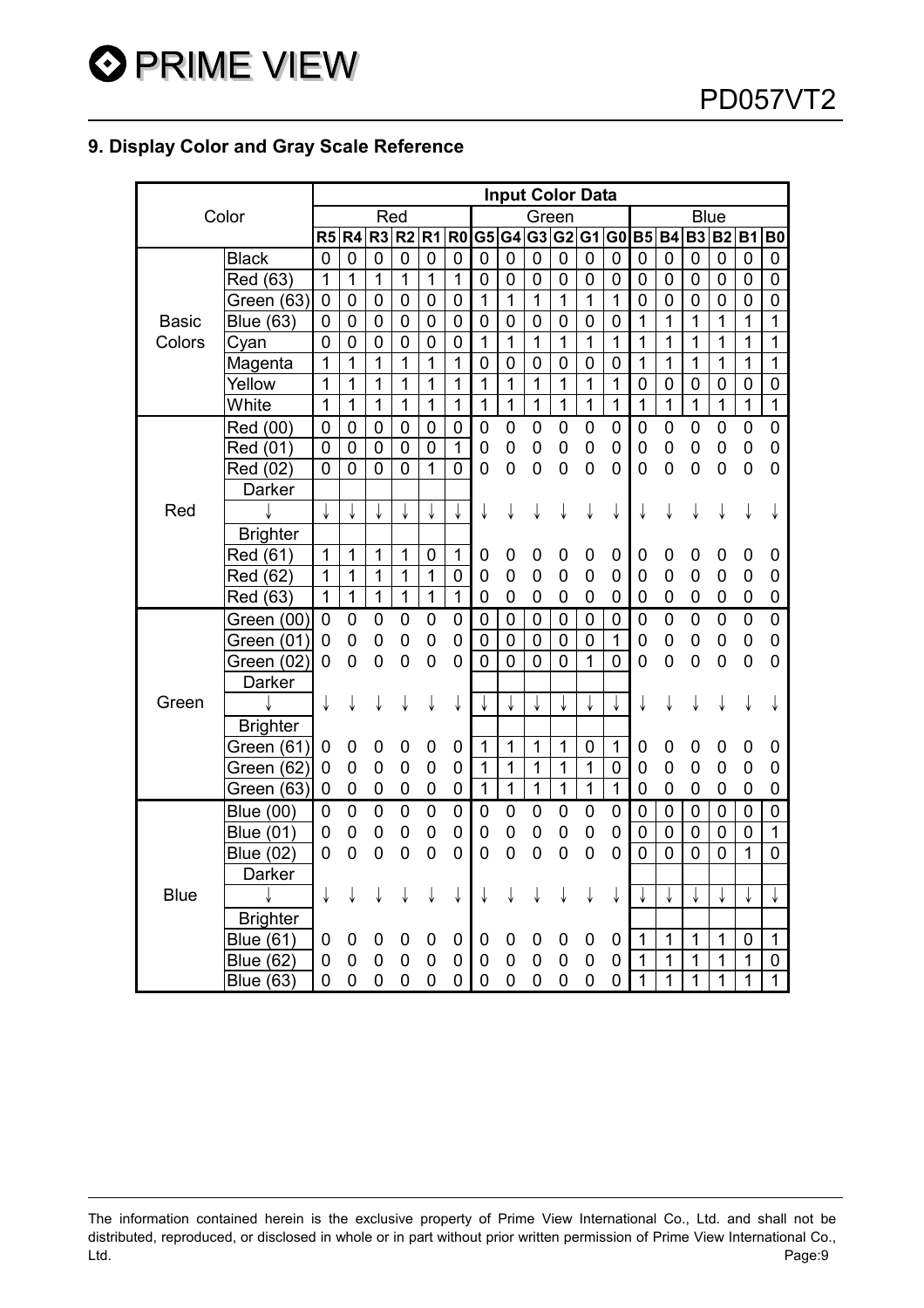#### 10. Interface Timing 10-1) Timing Parameters

|       | Parameter                 | Symbol           | Min.            | Typ.  | Max. | Unit  |
|-------|---------------------------|------------------|-----------------|-------|------|-------|
|       | Frequency                 | $1/\text{Tcph}$  |                 | 25.2  | 27.8 | MHz   |
| Clock | "High" time               | Tcwh             | 18              |       |      | ns    |
|       | "Low" time                | Tcwl             | 18              | ---   | ---  | ns    |
| Data  | Setup time                | Tdsu             | $10\,$          |       |      | ns    |
|       | Hold time                 | Tdhd             | 10 <sup>°</sup> |       |      | ns    |
|       | Period                    | TH               | 30.00           | 31.78 |      | us    |
| Hsync |                           |                  | 770             | 800   | 900  | clock |
|       | Pulse width               | $\rm TH_{WH}$    | 5               | 30    |      | clock |
|       | Period                    | TV               | 515             | 525   | 560  | line  |
| Vsync | Pulse width               | $\rm T_{\rm WV}$ |                 | 3     | 5    | line  |
|       | Horizontal display period | THd              | 640             | 640   | 640  | clock |
|       | Vertical display period   | TVd              | 480             | 480   | 480  | line  |

Note 10-1 : In case of low-frequency, the deterioration of display quality, flicker etc., may occur.

#### 10-2) Display Position in horizontal direction

Display position in horizontal direction is designated by rising timing of ENAB signal.

| Parameter                                         |             | Symbol | Мiп. | Typ. | Max. | Unit  | Note |
|---------------------------------------------------|-------------|--------|------|------|------|-------|------|
| ENAB                                              | Setup time  | Tesu   | 10   |      |      | ns    |      |
| signal                                            | Pulse width | Tep    |      | 640  | 640  | clock |      |
| Phase difference between<br>Hsync and ENAB signal |             | THs    | 112  | 144  | 175  | clock |      |

When ENAB is fixed to "Low", the horizontal display will starts from 144<sup>th</sup> clock after HS falling.

#### 10-3) Display Position in vertical direction

Display start position in vertical direction is fixed to the  $35<sup>th</sup>$  line. The ENAB signal does not relate to Vertical display position.

The information contained herein is the exclusive property of Prime View International Co., Ltd. and shall not be distributed, reproduced, or disclosed in whole or in part without prior written permission of Prime View International Co., Ltd. Page:10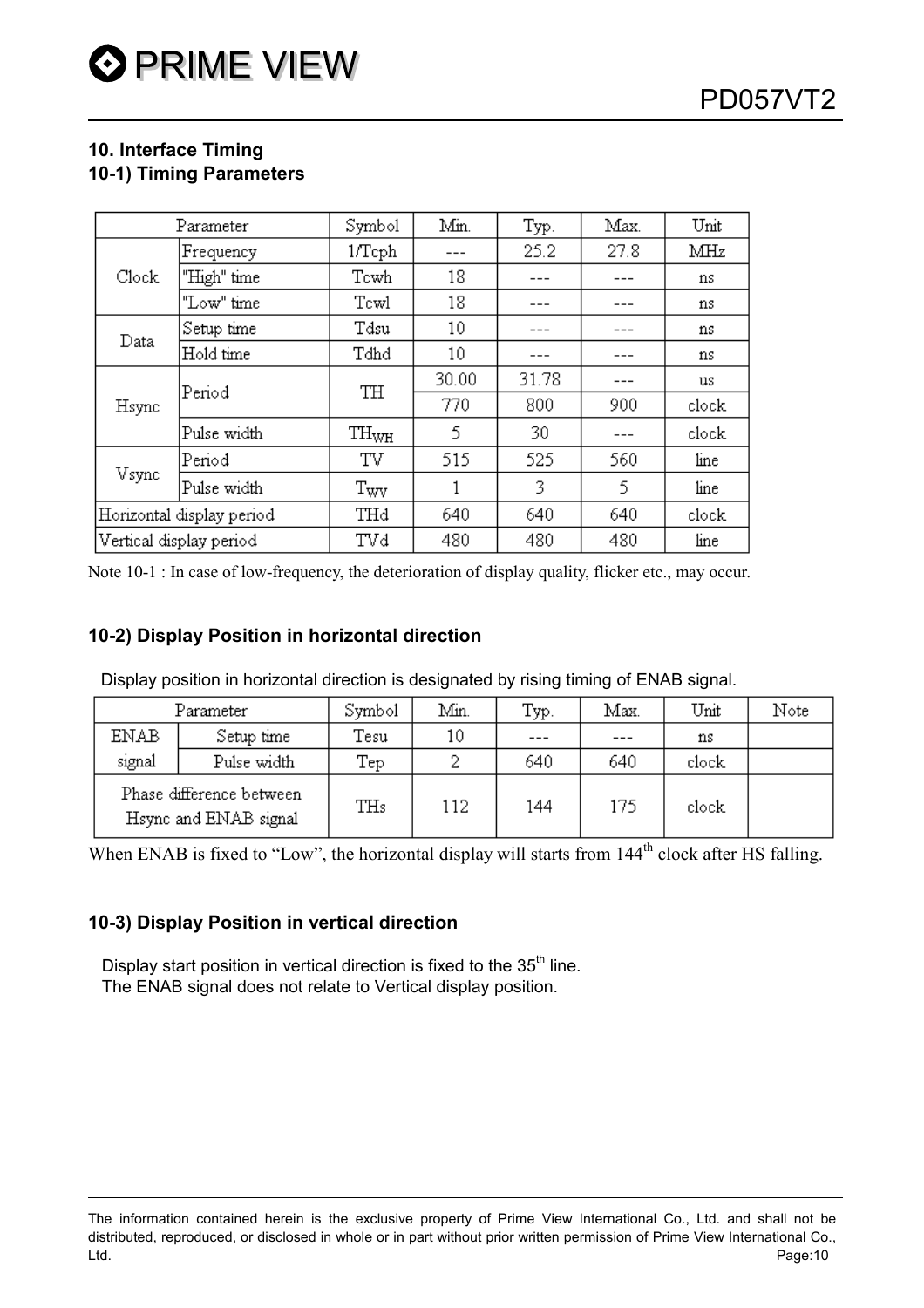#### 10-4) Timing Diagram



The information contained herein is the exclusive property of Prime View International Co., Ltd. and shall not be distributed, reproduced, or disclosed in whole or in part without prior written permission of Prime View International Co., Ltd. Page:11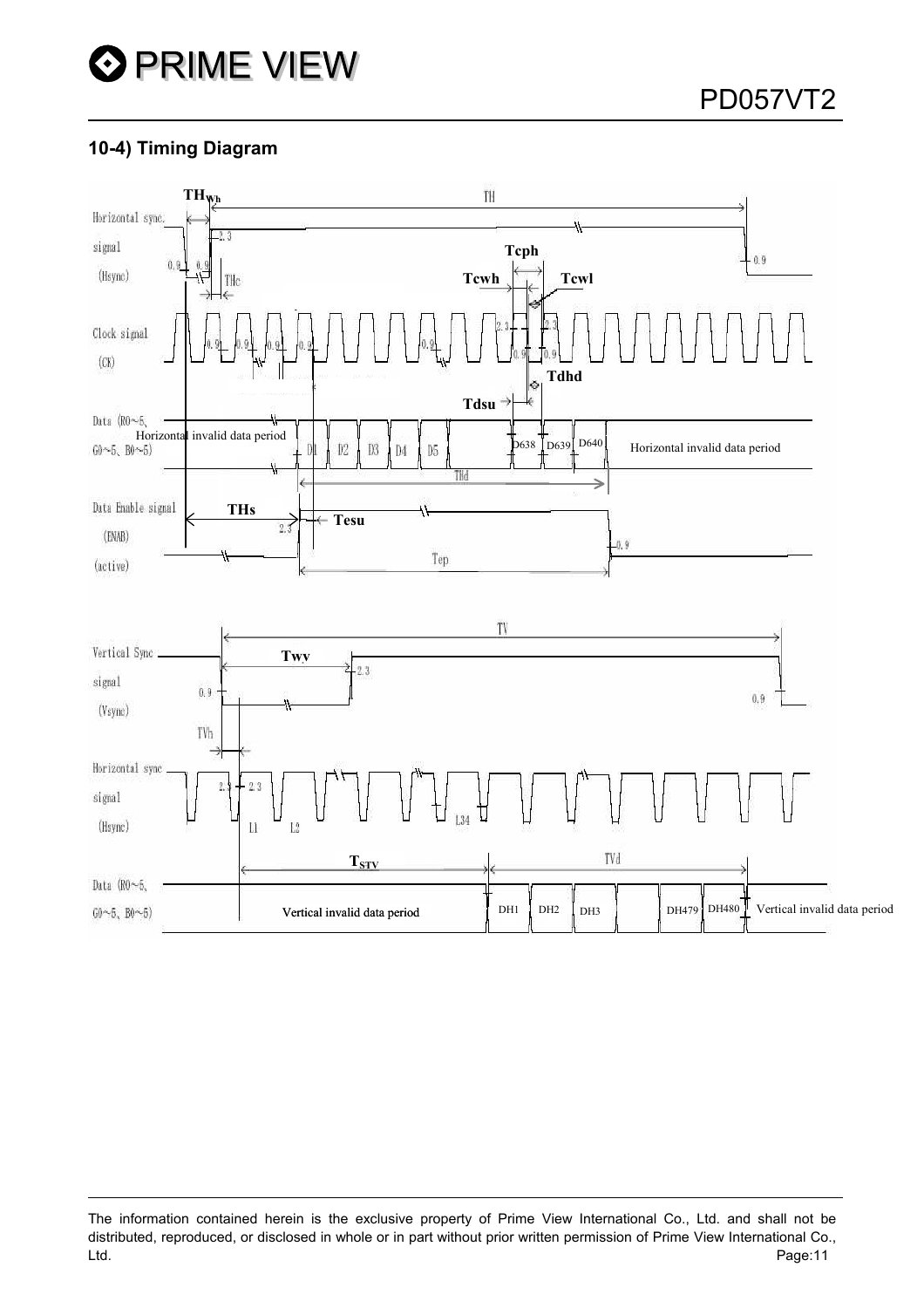

#### 11. Power On Sequence



- 1.  $0 < t1 \leq 20$ ms
- 2.  $0 < t2 \le 50$ ms
- 3.  $0 < t3 \le 1s$

#### 12. Optical Characteristics

#### 12-1) Specification:

|                             |             |                             |                                  |      |       |      |                          | Ta=25 $^\circ\!{\rm C}$ |
|-----------------------------|-------------|-----------------------------|----------------------------------|------|-------|------|--------------------------|-------------------------|
| <b>Parameter</b>            |             | Symbol                      | <b>Condition</b>                 | MIN. | TYP.  | MAX. | <b>Unit</b>              | <b>Remarks</b>          |
| Viewing<br>Angle            | Horizontal  | $\theta$                    | $CR \ge 10$                      | 75   | 80    |      | deg                      | Note 12-1               |
|                             | Vertical    | $\theta$ (to 6<br>o'clock)  |                                  | 65   | 70    |      | deg                      |                         |
|                             |             | $\theta$ (to 12<br>o'clock) |                                  | 45   | 50    | -    | deg                      |                         |
| <b>Contrast Ratio</b>       |             | <b>CR</b>                   | At optimized<br>viewing angle    | 400  | 600   |      | $\overline{\phantom{a}}$ | Note 12-2               |
| Response time               | <b>Rise</b> | Tr                          | $\theta = 0^{\circ}$             |      | 15    | 30   | ms                       | Note 12-3               |
|                             | Fall        | Τf                          |                                  |      | 25    | 50   | ms                       |                         |
| <b>Brightness</b>           |             | -                           | $\theta = 0^{\circ}/\varphi = 0$ | 450  | 500   | -    | $\text{cd/m}^2$          | Note 12-4               |
| <b>Luminance Uniformity</b> |             | $U\%$                       |                                  | 80   | 85    |      | $\%$                     | Note 12-5               |
| <b>Cross Talk</b>           |             |                             | $\theta = 0^{\circ}$             |      |       | 3.5  | $\%$                     | Note 12-7               |
| <b>White Chromaticity</b>   |             | X                           |                                  | 0.28 | 0.31  | 0.34 |                          |                         |
|                             |             | y                           |                                  | 0.33 | 0.36  | 0.39 | ٠                        |                         |
| Lamp Life Time              |             | -                           |                                  | -    | 50000 |      | hr                       | $I_1 = 5mA$             |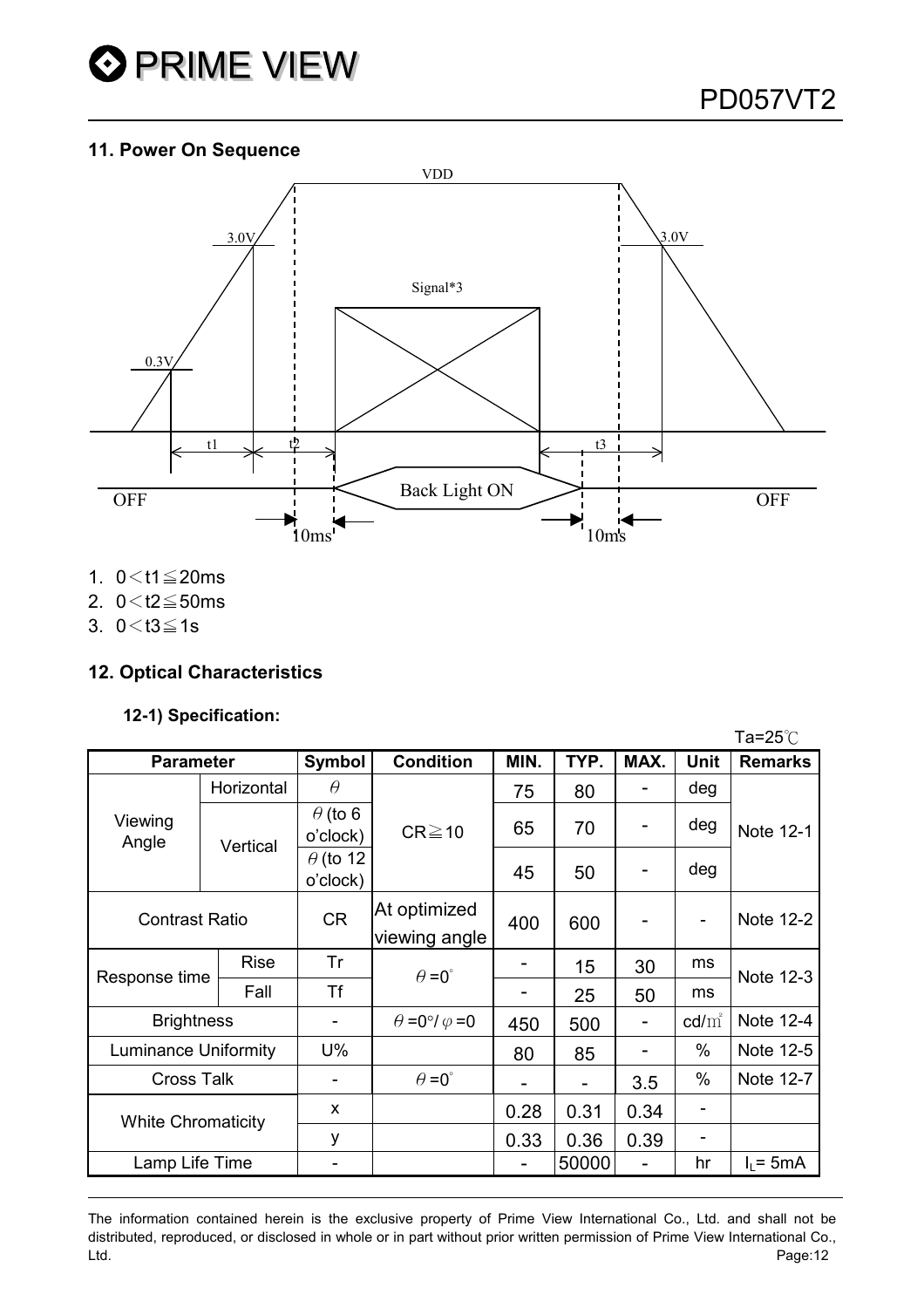



Note 12-2: The definition of contrast ratio  $CR =$ Luminance at gray level 63<br>
Luminance at gray level 0





The information contained herein is the exclusive property of Prime View International Co., Ltd. and shall not be distributed, reproduced, or disclosed in whole or in part without prior written permission of Prime View International Co., Ltd. Page:13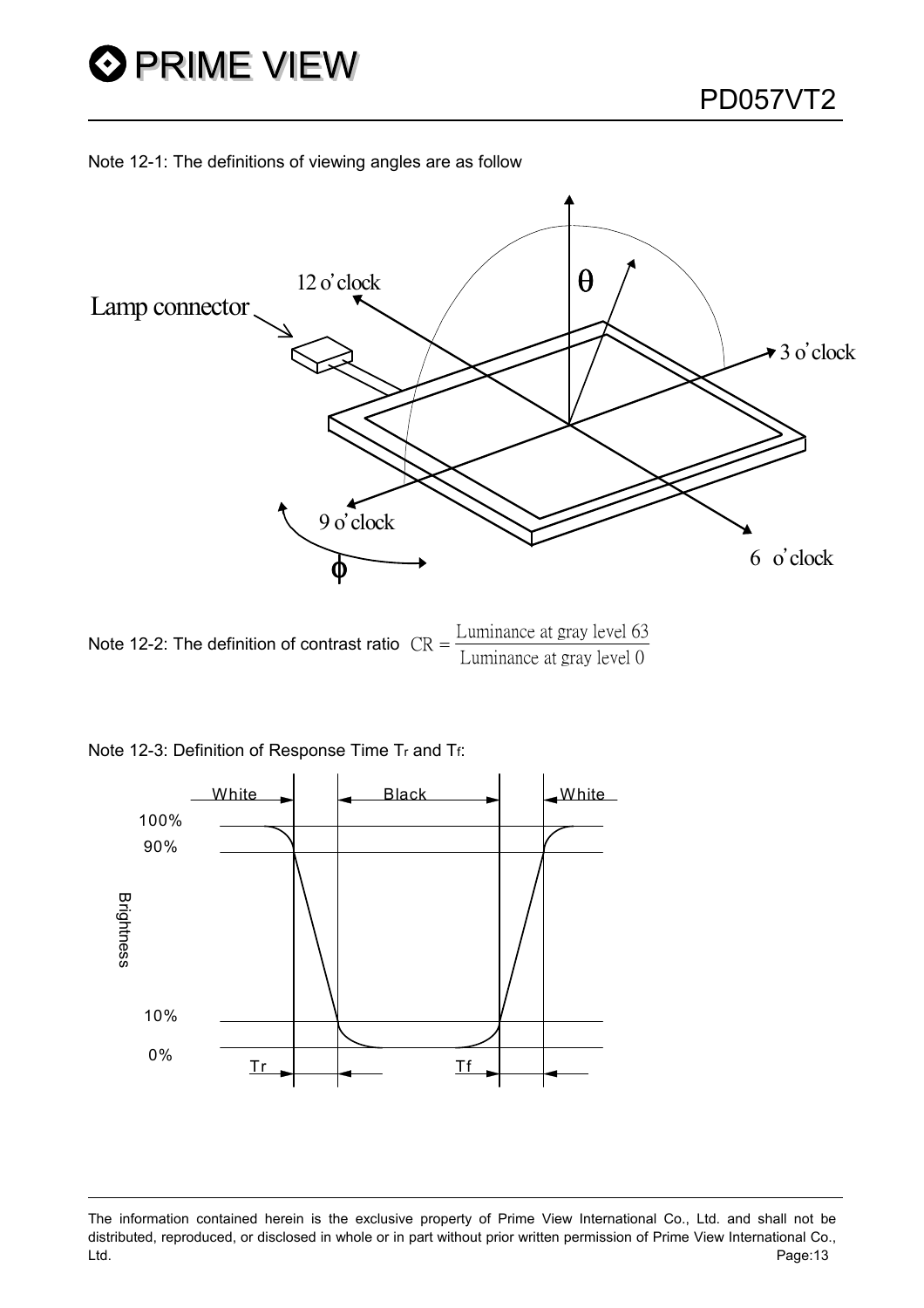Note 12-4: All optical measurements shall be performed after backlight being turned-on for 30 mins. The optical characteristics shall be measured in dark room (ambient illumination on panel surface less than 1 Lux). The measuring configuration shows as following figure.





 $U =$  The Minimum Brightness of the 9 testing Points

The Maximum Brightness of the 9 testing Points

Luminance meter: BM-5A or BM-7 fast (TOPCON)

Measurement distance: 500 mm +/- 50 mm

Ambient illumination: < 1 Lux

Measuring direction: Perpendicular to the surface of module

The test pattern is white (Gray Level 63).



The information contained herein is the exclusive property of Prime View International Co., Ltd. and shall not be distributed, reproduced, or disclosed in whole or in part without prior written permission of Prime View International Co., Ltd. Page:14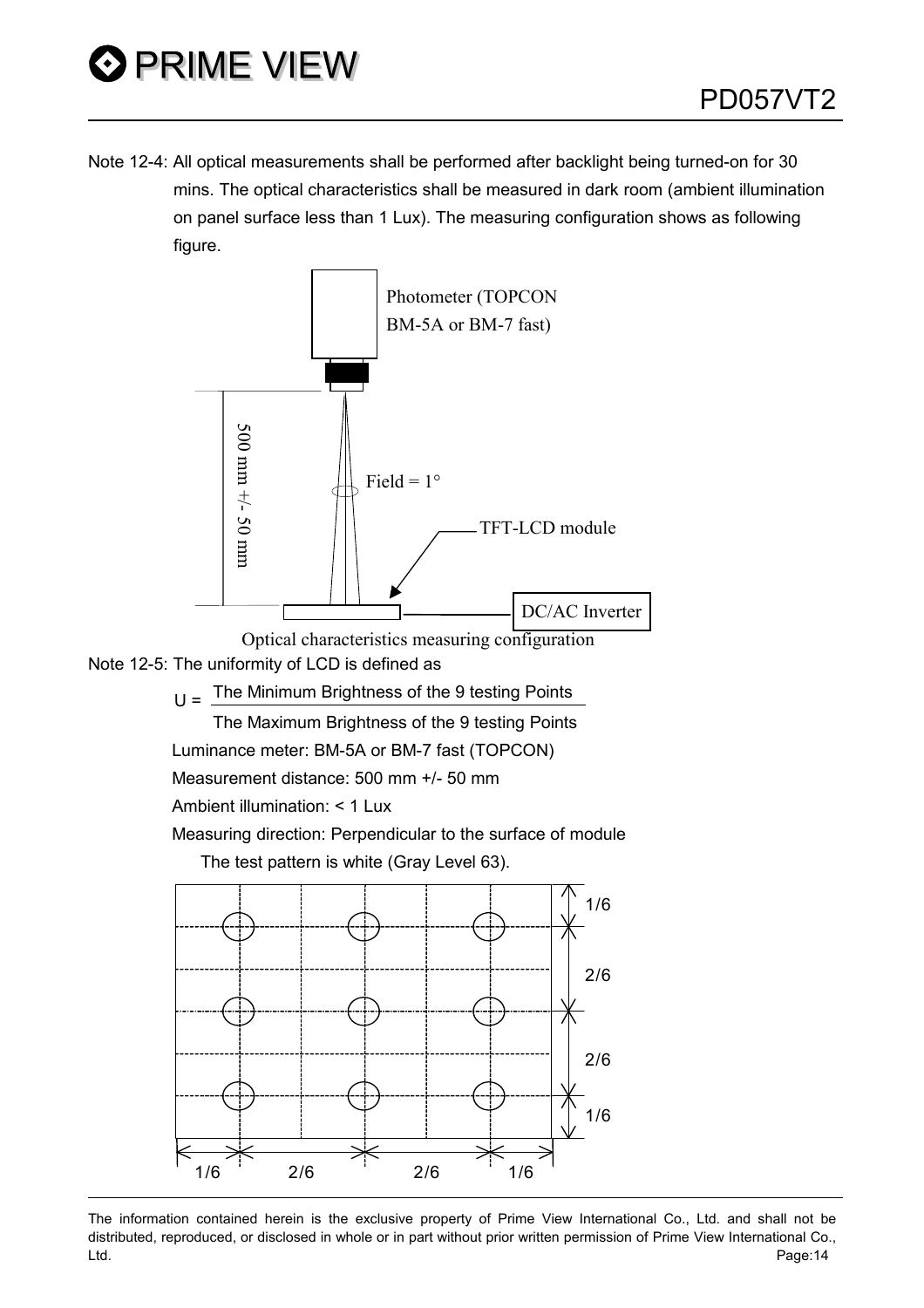# **O PRIME VIEW**



The information contained herein is the exclusive property of Prime View International Co., Ltd. and shall not be distributed, reproduced, or disclosed in whole or in part without prior written permission of Prime View International Co., Ltd. Page:15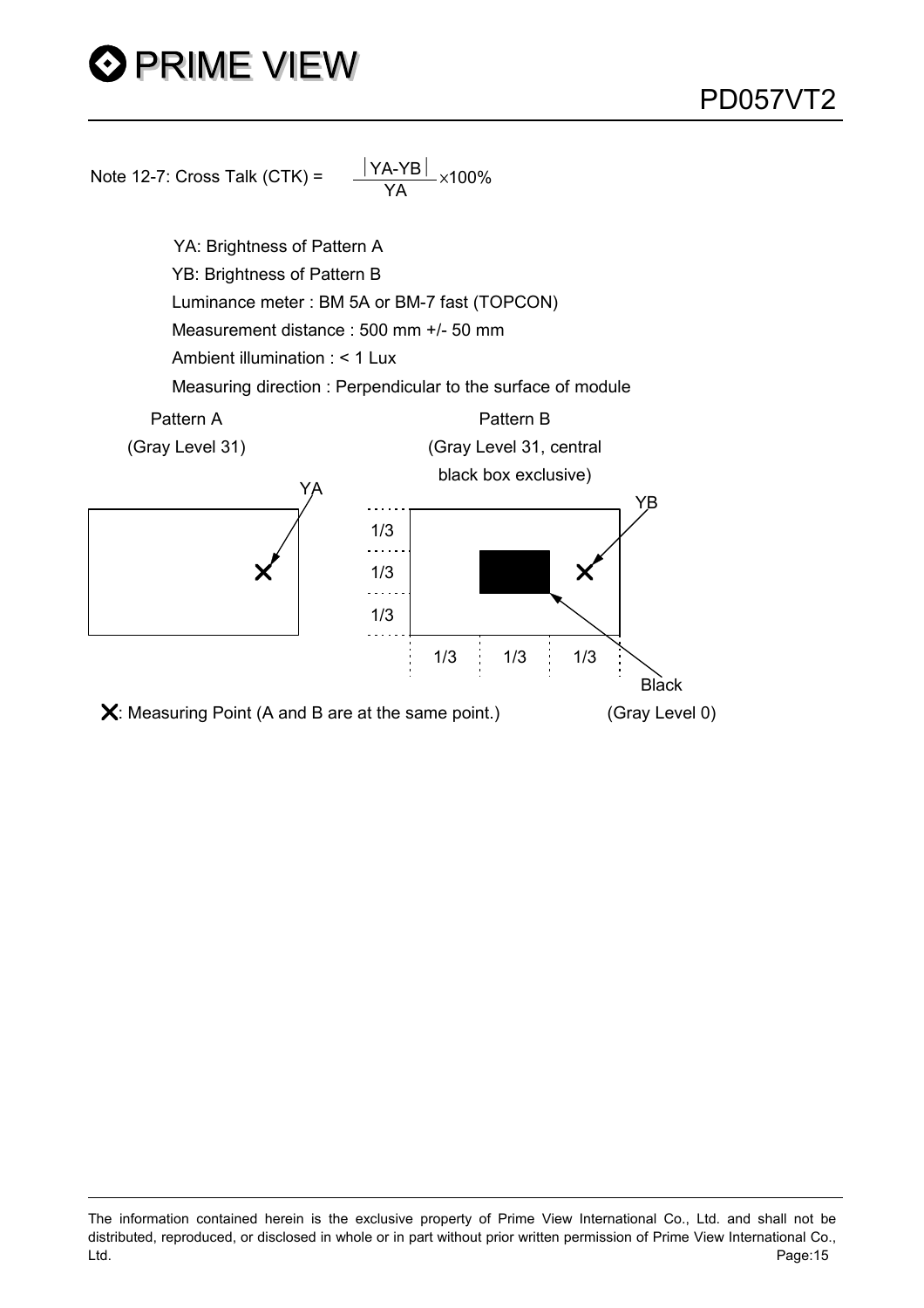#### 13. Handling Cautions

#### 13-1) Mounting of module

- a) Please power off the module when you connect the input/output connector.
- b) Please connect the ground pattern of the inverter circuit surely. If the connection is not perfect, some following problems may happen possibly.
	- 1. The noise from the backlight unit will increase.
	- 2. The output from inverter circuit will be unstable.
	- 3. In some cases a part of module will heat.
- c) Polarizer which is made of soft material and susceptible to flaw must be handled carefully.
- d) Protective film (Laminator) is applied on surface to protect it against scratches and dirts. It is recommended to peel off the laminator before use and taking care of static electricity.

#### 13-2) Precautions in mounting

- a) When metal part of the TFT-LCD module (shielding lid and rear case) is soiled, wipe it with soft dry cloth.
- b) Wipe off water drops or finger grease immediately. Long contact with water may cause discoloration or spots.
- c) TFT-LCD module uses glass which breaks or cracks easily if dropped or bumped on hard surface. Please handle with care.
- d) Since CMOS LSI is used in the module. So take care of static electricity and earth yourself when handling.

#### 13-3) Adjusting module

- a) Adjusting volumes on the rear face of the module have been set optimally before shipment.
- b) Therefore, do not change any adjusted values. If adjusted values are changed, the specifications described may not be satisfied.

#### 13-4) Others

- a) Do not expose the module to direct sunlight or intensive ultraviolet rays for many hours.
- b) Store the module at a room temperature place.
- c) The voltage of beginning electric discharge may over the normal voltage because of leakage current from approach conductor by to draw lump read lead line around.
- d) If LCD panel breaks, it is possibly that the liquid crystal escapes from the panel. Avoid putting it into eyes or mouth. When liquid crystal sticks on hands, clothes or feet. Wash it out immediately with soap.
- e) Observe all other precautionary requirements in handling general electronic components.
- f) Please adjust the voltage of common electrode as material of attachment by 1 module.

#### 13-5) Polarizer mark

 The polarizer mark is to describe the direction of wide view angle film how to match up with the rubbing direction.

The information contained herein is the exclusive property of Prime View International Co., Ltd. and shall not be distributed, reproduced, or disclosed in whole or in part without prior written permission of Prime View International Co., Ltd. Page:16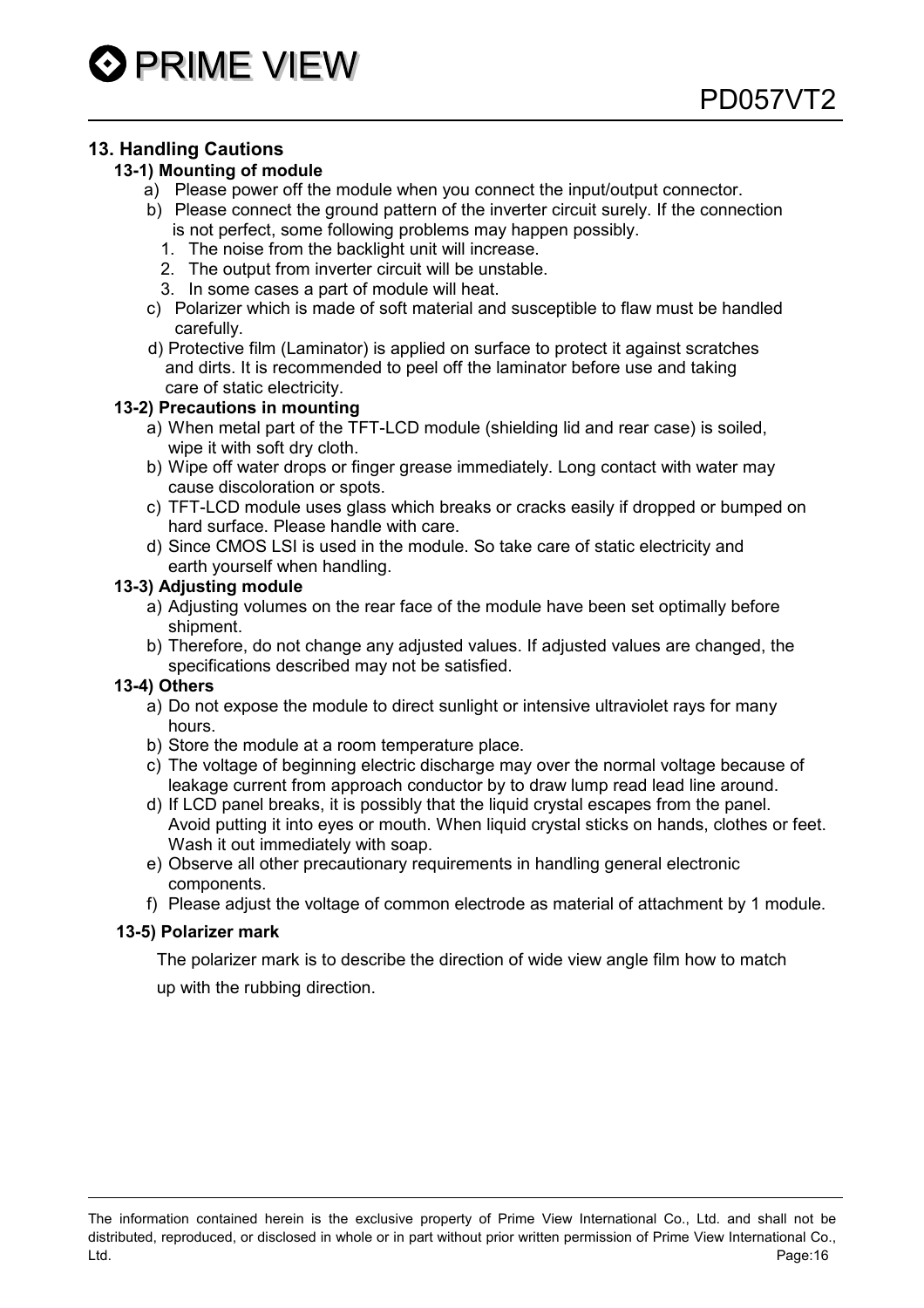#### 14. Reliability Test

| <b>No</b>      | <b>Test Item</b>                                | <b>Test Condition</b>                                                                                                                                                                    | <b>Remark</b> |
|----------------|-------------------------------------------------|------------------------------------------------------------------------------------------------------------------------------------------------------------------------------------------|---------------|
| 1              | High Temperature Storage Test                   | Ta = $+80^{\circ}$ C, 240 hrs                                                                                                                                                            |               |
| $\overline{2}$ | Low Temperature Storage Test                    | Ta = -40℃, 240 hrs                                                                                                                                                                       |               |
| 3              | High Temperature Operation Test                 | Ta = $+70^{\circ}$ C, 240 hrs                                                                                                                                                            |               |
| 4              | Low Temperature Operation Test                  | Ta = $-30^{\circ}$ C, 240 hrs                                                                                                                                                            |               |
|                | High Temperature & High Humidity                | Ta = $+60^{\circ}$ C, 90%RH, 240 hrs                                                                                                                                                     |               |
| 5              | <b>Operation Test</b>                           | (No Condensation)                                                                                                                                                                        |               |
|                | Thermal Cycling Test                            | -20℃ <del>&gt;</del> +70℃, 200 Cycles                                                                                                                                                    |               |
| 6              | (non-operating)                                 | 30 min<br>30 min                                                                                                                                                                         |               |
|                | <b>Vibration Test</b><br>(non-operating)        | Frequency: $10 \sim 57$ H <sub>z</sub> /Vibration Width:0.075mm<br>58-500 Hz / Gravity: $9.8 \text{m/s}^2$<br>Sweep time: 11 minutes<br>Test period: 3 hrs for each direction of X, Y, Z |               |
| 8              | Shock Test<br>(non-operating)                   | Gravity: $490m/s^2$ * 6ms<br>Direction: ±X, ±Y, ±Z<br>3 times for each direction                                                                                                         |               |
| 9              | Electrostatic Discharge Test<br>(non-operating) | 150pF, 330 $\Omega$<br>Air: ±15KV ; Contact: ±8KV<br>10 times/point $\cdot$ 9 points/panel face                                                                                          |               |

Ta: ambient temperature

Note: The protective film must be removed before temperature test

[Criteria]

In the standard conditions, there is not display function NG issue occurred.  $($ Including  $\cdot$  line defect, no image) All the cosmetic specification is judged before the reliability stress.

The information contained herein is the exclusive property of Prime View International Co., Ltd. and shall not be distributed, reproduced, or disclosed in whole or in part without prior written permission of Prime View International Co., Ltd. Page:17